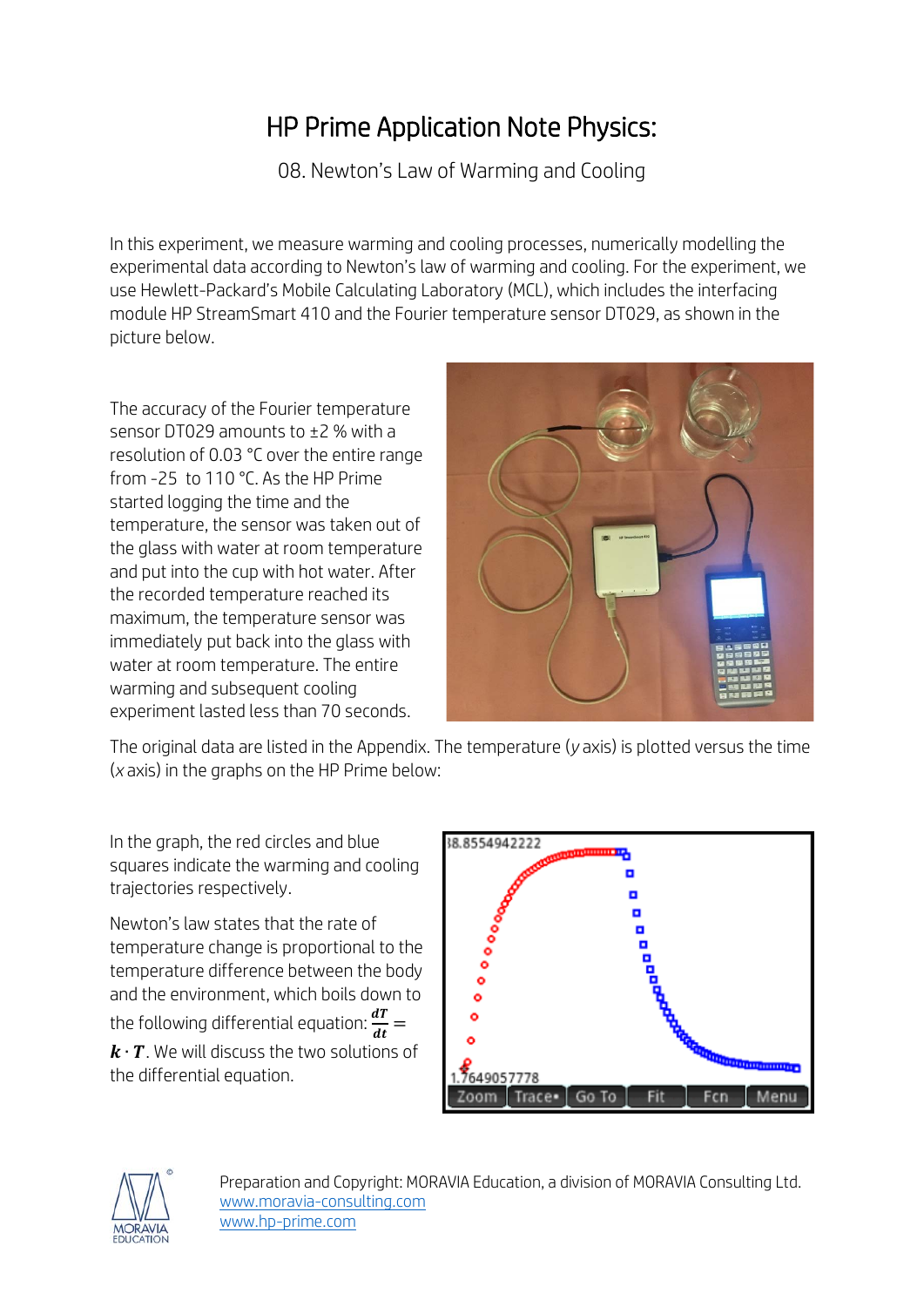For cooling ( $k < 0$ ), the following relation holds for temperature  $T(t)$  at time *t*:

$$
T(t) = T_{\text{room}} + (T_{\text{start}} - T_{\text{room}}) \cdot e^{k \cdot t} \leftrightarrow
$$

$$
\ln \left[ \frac{T(t) - T_{\text{room}}}{T_{\text{start}} - T_{\text{room}}} \right] = k \cdot t
$$

In our cooling experiment,  $T_{\text{start}} =$ 84.14 °C and  $T_{\text{room}} = 16.43$  °C. We count the time of the cooling process, which starts at point no. 45 (*t* = 33.9 s), and set it to zero. We subsequently explore the relationship between  $y \equiv \ln \left| \frac{T(t) - T_{\rm room}}{T_{\rm atom} - T_{\rm room}} \right|$  $rac{I(t)-I_{\text{room}}}{T_{\text{start}}-T_{\text{room}}}\Big|$ versus *t*, which is a line through the origin with a negative slope *k*. Using the Spreadsheet app to calculate *y*, copy these values into the Statistics 2Var app, and plot *y* versus *t* (*x* axis):

Using a least-squares method, the slope of a line through the origin is:  $k = \frac{\sum x \cdot y}{\sum x^2}$ . Ignoring the last point, the values of  $\Sigma x$ . y and  $\Sigma x^2$  are listed in the Stats menu of the Statistics 2Var app:



| 86:5<br><b>Statistics 2Var Numeric View</b> |                |  |  |  |
|---------------------------------------------|----------------|--|--|--|
|                                             | S1             |  |  |  |
| n                                           | 54             |  |  |  |
|                                             | -0.99809928901 |  |  |  |
| R <sup>2</sup>                              | 0.996202190722 |  |  |  |
| sCOV                                        | -17.0923531902 |  |  |  |
| σCOV                                        | -16.7758281311 |  |  |  |
| ΣXΥ                                         | -3333.60894491 |  |  |  |
|                                             |                |  |  |  |
| Number of items                             |                |  |  |  |
|                                             | Stats•<br>More |  |  |  |

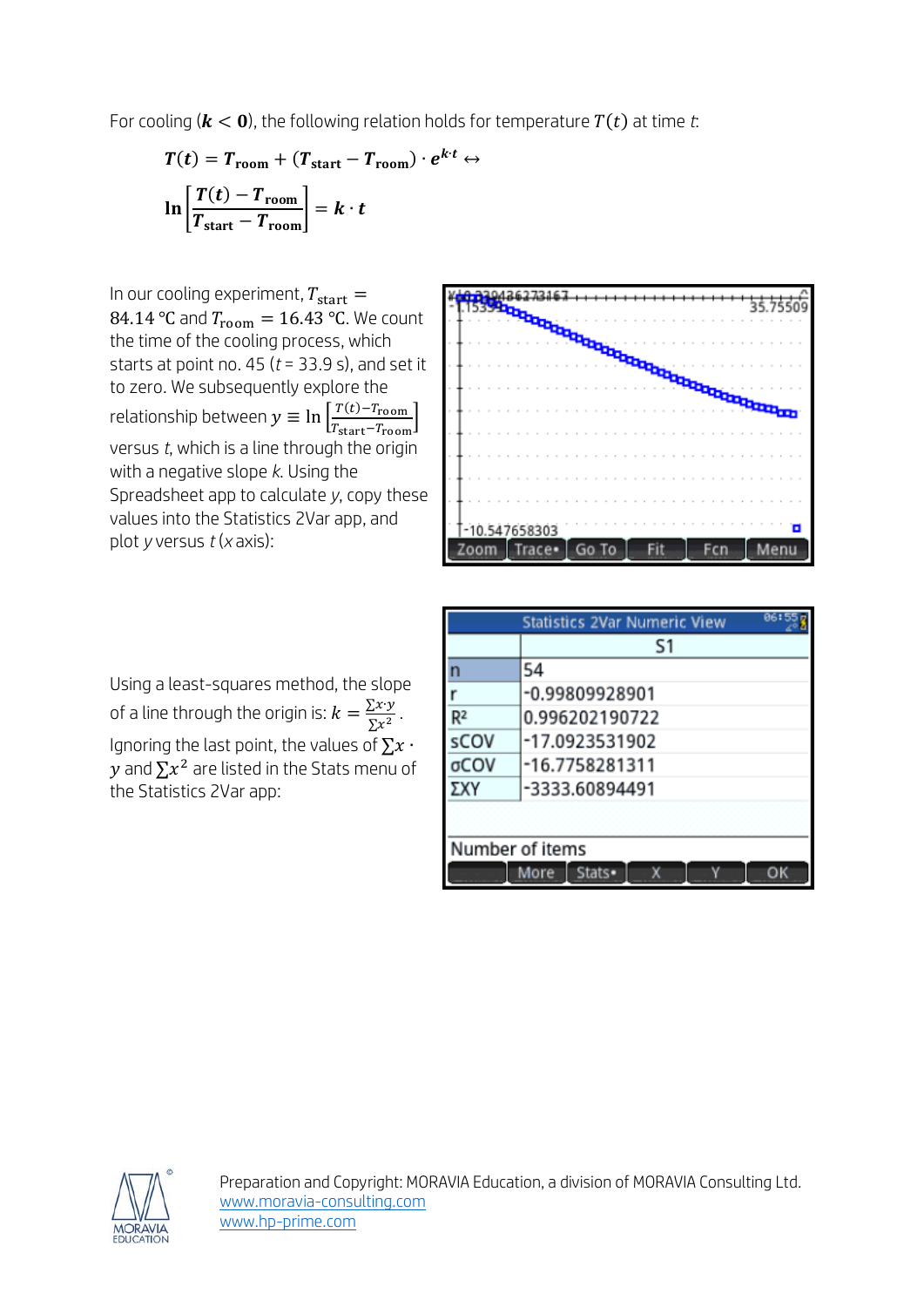So we now have determined  $k = \frac{\sum x \cdot y}{\sum x^2}$  $\frac{-3333.61}{21348.39}$  =  $-0.156$  and thus numerically modelled the cooling process:  $\bm{T(t)} =$ 16.43 + 67.71  $\cdot$   $e^{-0.156 \cdot (t-33.90)}$ .

| Statistics 2Var Numeric View |                |  |  |  |  |
|------------------------------|----------------|--|--|--|--|
|                              | S <sub>1</sub> |  |  |  |  |
|                              | 17.138762963   |  |  |  |  |
|                              | 925.4932       |  |  |  |  |
| ΣХ2                          | 21348.3896345  |  |  |  |  |
| sX                           | 10.174497397   |  |  |  |  |
| σX                           | 10.0798488524  |  |  |  |  |
| serrX                        | 1.38457372288  |  |  |  |  |
| ssX                          | 5486.58105589  |  |  |  |  |
|                              |                |  |  |  |  |
| Mean of X                    |                |  |  |  |  |
|                              | Stats<br>More  |  |  |  |  |

For warming ( $k > 0$ ), the next formula applies for temperature  $T(t)$  at time *t*:

$$
T(t) = T_{\text{hot}} + (T_{\text{start}} - T_{\text{hot}}) \cdot e^{-k \cdot t} \leftrightarrow
$$

$$
-\ln\left[\frac{T(t) - T_{\text{hot}}}{T_{\text{start}} - T_{\text{hot}}}\right] = k \cdot t
$$

 $T_{\text{hot}}$  is the temperature of the hot environment, which measured 84.19 ℃ in our experiment. In this case, we explore the relationship between  $y \equiv$  $-\ln\left[\frac{T(t)-T_{\rm hot}}{T_{\rm start}-T_{\rm hot}}\right]$  versus *t* (*x* axis), which is a line through the origin with a positive slope *k*:



| 23:52<br><b>Statistics 2Var Numeric View</b> |                |  |  |  |  |
|----------------------------------------------|----------------|--|--|--|--|
|                                              | S1             |  |  |  |  |
| n                                            | 38             |  |  |  |  |
|                                              | 0.978022595292 |  |  |  |  |
| R <sup>2</sup>                               | 0.956528196902 |  |  |  |  |
| sCOV                                         | 13.3629615967  |  |  |  |  |
| σCOV                                         | 13.0113047126  |  |  |  |  |
| ΣXΥ                                          | 1673.74589534  |  |  |  |  |
|                                              |                |  |  |  |  |
| Sum of X*Y                                   |                |  |  |  |  |
|                                              | Stats•<br>More |  |  |  |  |

Ignoring the last seven points, we calculate the slope  $k = \frac{\sum x \cdot y}{\sum x^2}$ :

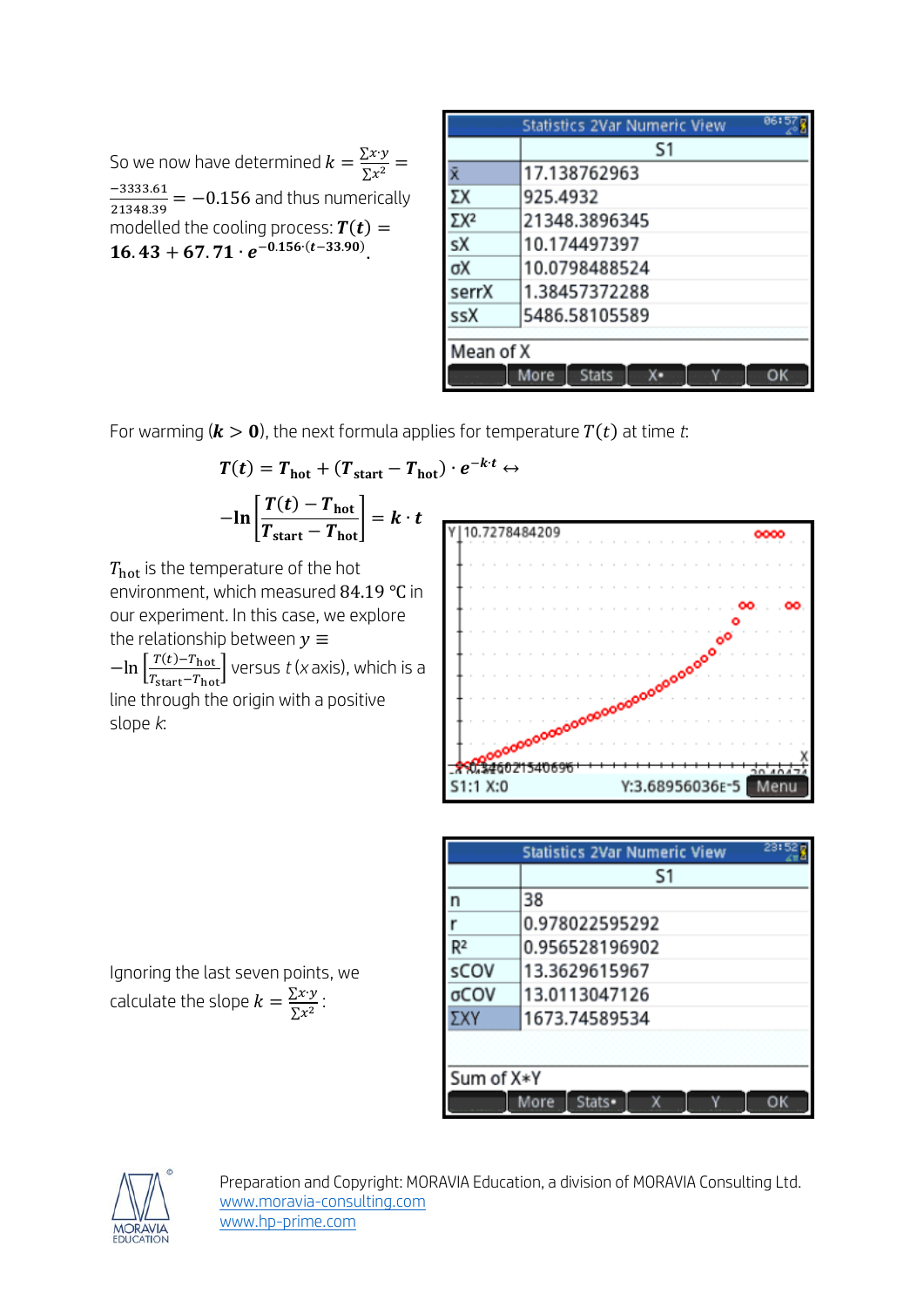| 23:5<br>Statistics 2Var Numeric View |                                  |  |  |  |  |
|--------------------------------------|----------------------------------|--|--|--|--|
|                                      | S1                               |  |  |  |  |
| Ÿ.                                   | 11.9642921053                    |  |  |  |  |
| ΣX                                   | 454.6431                         |  |  |  |  |
| ΣX <sup>2</sup>                      | 7350.73502683                    |  |  |  |  |
| sX                                   | 7.18717358796                    |  |  |  |  |
| σX                                   | 7.09197503259                    |  |  |  |  |
| serrX                                | 1.16591351335                    |  |  |  |  |
| ssX                                  | 1911.25217479                    |  |  |  |  |
|                                      |                                  |  |  |  |  |
| Mean of X                            |                                  |  |  |  |  |
|                                      | <b>Stats</b><br>More<br>x٠<br>ОΚ |  |  |  |  |

Now, we have also modelled the warming process:  $\bm{T(t)} = \bm{84.19} - \bm{67.76\cdot e^{-0.228\cdot (t - 4.80)}}$ .

Finally, we compare the experimental data with the numerical models by entering them as user-defined fits in the Statistics 2Var app, using the Symb[oblic View] key, and plot them:

|                                          |  | Statistics 2Var Symbolic View |                  |  | 00:  |  |
|------------------------------------------|--|-------------------------------|------------------|--|------|--|
| $\sqrt{51}$ :C1                          |  | C <sub>2</sub>                |                  |  |      |  |
| <b>Type1: User Defined</b>               |  |                               |                  |  | ۳Ō   |  |
|                                          |  | Fit1: 84.19-67.76*e           | $-0.228*(X-4.8)$ |  |      |  |
| $\sqrt{$ S2: C3                          |  | C <sub>4</sub>                |                  |  |      |  |
| Type2: User Defined<br><b>v</b> 0 0      |  |                               |                  |  |      |  |
| $-0.156*(X-33.9)$<br>Fit2: 16.43+67.71*e |  |                               |                  |  |      |  |
|                                          |  | Enter independent column      |                  |  |      |  |
| Edit                                     |  | √ Column Fit• Show            |                  |  | Eval |  |

The largest difference between the empirical data and our numerical models appears at point no. 49, where the measured value amounts to 83 °C but the predicted one is 66 °C in the graph. Yet, the graph shows that the experimental data approximately follow Newton's law of warming and cooling.



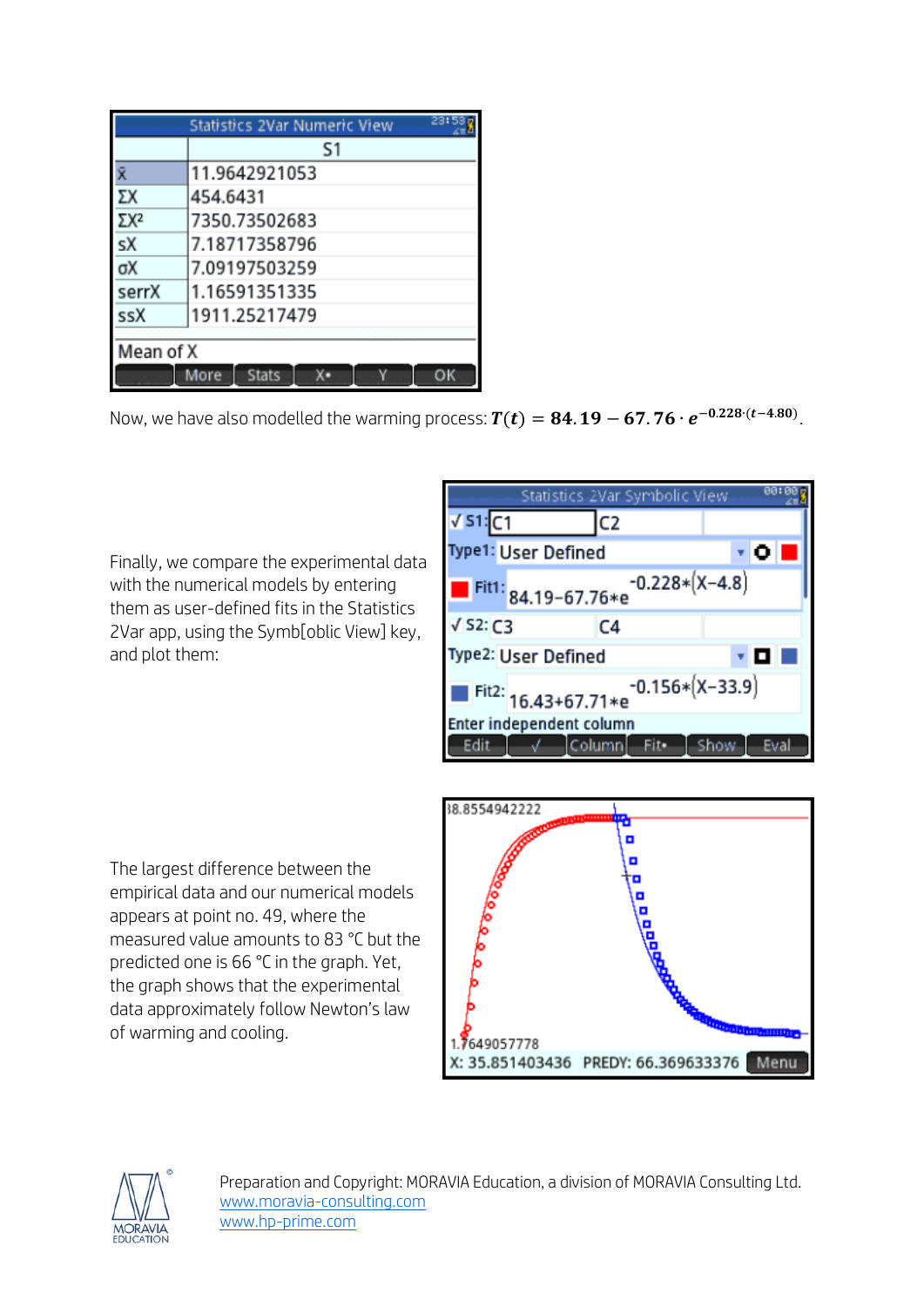## Appendix: Experiment data

| No.            | Warming    |                       | No. | Cooling    |        |
|----------------|------------|-----------------------|-----|------------|--------|
|                | $t$ (in s) | $T$ (in $^{\circ}$ C) |     | $t$ (in s) | $\tau$ |
| 1              | 4.80       | 16.43                 | 46  | 33.90      |        |
| $\overline{c}$ | 5.44       | 18.51                 | 47  | 34.55      |        |
| 3              | 6.09       | 25.38                 | 48  | 35.19      |        |
| 4              | 6.74       | 32.50                 | 49  | 35.84      |        |
| 5              | 7.38       | 38.55                 | 50  | 36.49      |        |
| 6              | 8.03       | 43.98                 | 51  | 37.13      |        |
| $\overline{7}$ | 8.68       | 48.90                 | 52  | 37.78      |        |
| 8              | 9.33       | 53.32                 | 53  | 38.43      |        |
| 9              | 9.97       | 57.10                 | 54  | 39.07      |        |
| 10             | 10.62      | 60.23                 | 55  | 39.72      |        |
| 11             | 11.27      | 63.32                 | 56  | 40.37      |        |
| 12             | 11.91      | 65.88                 | 57  | 41.01      |        |
| 13             | 12.56      | 68.05                 | 58  | 41.66      |        |
| 14             | 13.21      | 69.89                 | 59  | 42.31      |        |
| 15             | 13.85      | 71.82                 | 60  | 42.96      |        |
| 16             | 14.50      | 73.43                 | 61  | 43.60      |        |
| 17             | 15.15      | 74.84                 | 62  | 44.25      |        |
| 18             | 15.79      | 76.05                 | 63  | 44.90      |        |
| 19             | 16.44      | 77.06                 | 64  | 45.54      |        |
| 20             | 17.09      | 77.95                 | 65  | 46.19      |        |
| 21             | 17.73      | 78.72                 | 66  | 46.84      |        |
| 22             | 18.38      | 79.40                 | 67  | 47.48      |        |
| 23             | 19.03      | 79.97                 | 68  | 48.13      |        |
| 24             | 19.67      | 80.61                 | 69  | 48.78      |        |
| 25             | 20.32      | 81.12                 | 70  | 49.42      |        |
| 26             | 20.97      | 81.63                 | 71  | 50.07      |        |
| 27             | 21.61      | 82.04                 | 72  | 50.72      |        |
| 28             | 22.26      | 82.45                 | 73  | 51.36      |        |
| 29             | 22.91      | 82.76                 | 74  | 52.01      |        |
| 30             | 23.55      | 83.06                 | 75  | 52.66      |        |
| 31             | 24.20      | 83.27                 | 76  | 53.30      |        |
| 32             | 24.85      | 83.47                 | 77  | 53.95      |        |
| 33             | 25.49      | 83.63                 | 78  | 54.60      |        |
| 34             | 26.14      | 83.78                 | 79  | 55.24      |        |
| 35             | 26.79      | 83.93                 | 80  | 55.89      |        |
| 36             | 27.43      | 83.98                 | 81  | 56.54      |        |
| 37             | 28.08      | 84.09                 | 82  | 57.18      |        |
| 38             | 28.73      | 84.14                 | 83  | 57.83      |        |
| 39             | 29.37      | 84.14                 | 84  | 58.48      |        |
| 40             | 30.02      | 84.19                 | 85  | 59.12      |        |
| 41             | 30.67      | 84.19                 | 86  | 59.77      |        |
| 42             | 31.31      | 84.19                 | 87  | 60.42      |        |
| 43             | 31.96      | 84.19                 | 88  | 61.06      |        |

|                 | Warming    |                       | No. | Cooling    |             |
|-----------------|------------|-----------------------|-----|------------|-------------|
|                 | $t$ (in s) | $T$ (in $^{\circ}$ C) |     | $t$ (in s) | $T$ (in °C) |
| 1               | 4.80       | 16.43                 | 46  | 33.90      | 84.14       |
| $\overline{c}$  | 5.44       | 18.51                 | 47  | 34.55      | 84.09       |
| $\overline{3}$  | 6.09       | 25.38                 | 48  | 35.19      | 84.09       |
| $\overline{4}$  | 6.74       | 32.50                 | 49  | 35.84      | 83.01       |
| 5               | 7.38       | 38.55                 | 50  | 36.49      | 77.59       |
| 6               | 8.03       | 43.98                 | 51  | 37.13      | 70.89       |
| $\overline{7}$  | 8.68       | 48.90                 | 52  | 37.78      | 65.09       |
| 8               | 9.33       | 53.32                 | 53  | 38.43      | 59.72       |
| 9               | 9.97       | 57.10                 | 54  | 39.07      | 55.32       |
| 10              | 10.62      | 60.23                 | 55  | 39.72      | 51.14       |
| 11              | 11.27      | 63.32                 | 56  | 40.37      | 47.53       |
| 12              | 11.91      | 65.88                 | 57  | 41.01      | 44.23       |
| 13              | 12.56      | 68.05                 | 58  | 41.66      | 41.22       |
| 14              | 13.21      | 69.89                 | 59  | 42.31      | 38.52       |
| 15              | 13.85      | 71.82                 | 60  | 42.96      | 36.17       |
| 16              | 14.50      | 73.43                 | 61  | 43.60      | 34.03       |
| 17              | 15.15      | 74.84                 | 62  | 44.25      | 32.11       |
| 18              | 15.79      | 76.05                 | 63  | 44.90      | 30.41       |
| 19              | 16.44      | 77.06                 | 64  | 45.54      | 28.80       |
| 20              | 17.09      | 77.95                 | 65  | 46.19      | 27.40       |
| $\overline{21}$ | 17.73      | 78.72                 | 66  | 46.84      | 26.16       |
| $\overline{22}$ | 18.38      | 79.40                 | 67  | 47.48      | 25.07       |
| 23              | 19.03      | 79.97                 | 68  | 48.13      | 24.11       |
| 24              | 19.67      | 80.61                 | 69  | 48.78      | 23.27       |
| 25              | 20.32      | 81.12                 | 70  | 49.42      | 22.54       |
| 26              | 20.97      | 81.63                 | 71  | 50.07      | 21.88       |
| $\overline{27}$ | 21.61      | 82.04                 | 72  | 50.72      | 21.29       |
| 28              | 22.26      | 82.45                 | 73  | 51.36      | 20.81       |
| 29              | 22.91      | 82.76                 | 74  | 52.01      | 20.36       |
| 30              | 23.55      | 83.06                 | 75  | 52.66      | 19.93       |
| 31              | 24.20      | 83.27                 | 76  | 53.30      | 19.55       |
| $\overline{32}$ | 24.85      | 83.47                 | 77  | 53.95      | 19.19       |
| 33              | 25.49      | 83.63                 | 78  | 54.60      | 18.89       |
| 34              | 26.14      | 83.78                 | 79  | 55.24      | 18.63       |
| 35              | 26.79      | 83.93                 | 80  | 55.89      | 18.39       |
| 36              | 27.43      | 83.98                 | 81  | 56.54      | 18.18       |
| 37              | 28.08      | 84.09                 | 82  | 57.18      | 18.00       |
| 38              | 28.73      | 84.14                 | 83  | 57.83      | 17.86       |
| 39              | 29.37      | 84.14                 | 84  | 58.48      | 17.71       |
| <u>40</u>       | 30.02      | 84.19                 | 85  | 59.12      | 17.59       |
| 41              | 30.67      | 84.19                 | 86  | 59.77      | 17.47       |
| 42              | 31.31      | 84.19                 | 87  | 60.42      | 17.38       |
| 43              | 31.96      | 84.19                 | 88  | 61.06      | 17.29       |